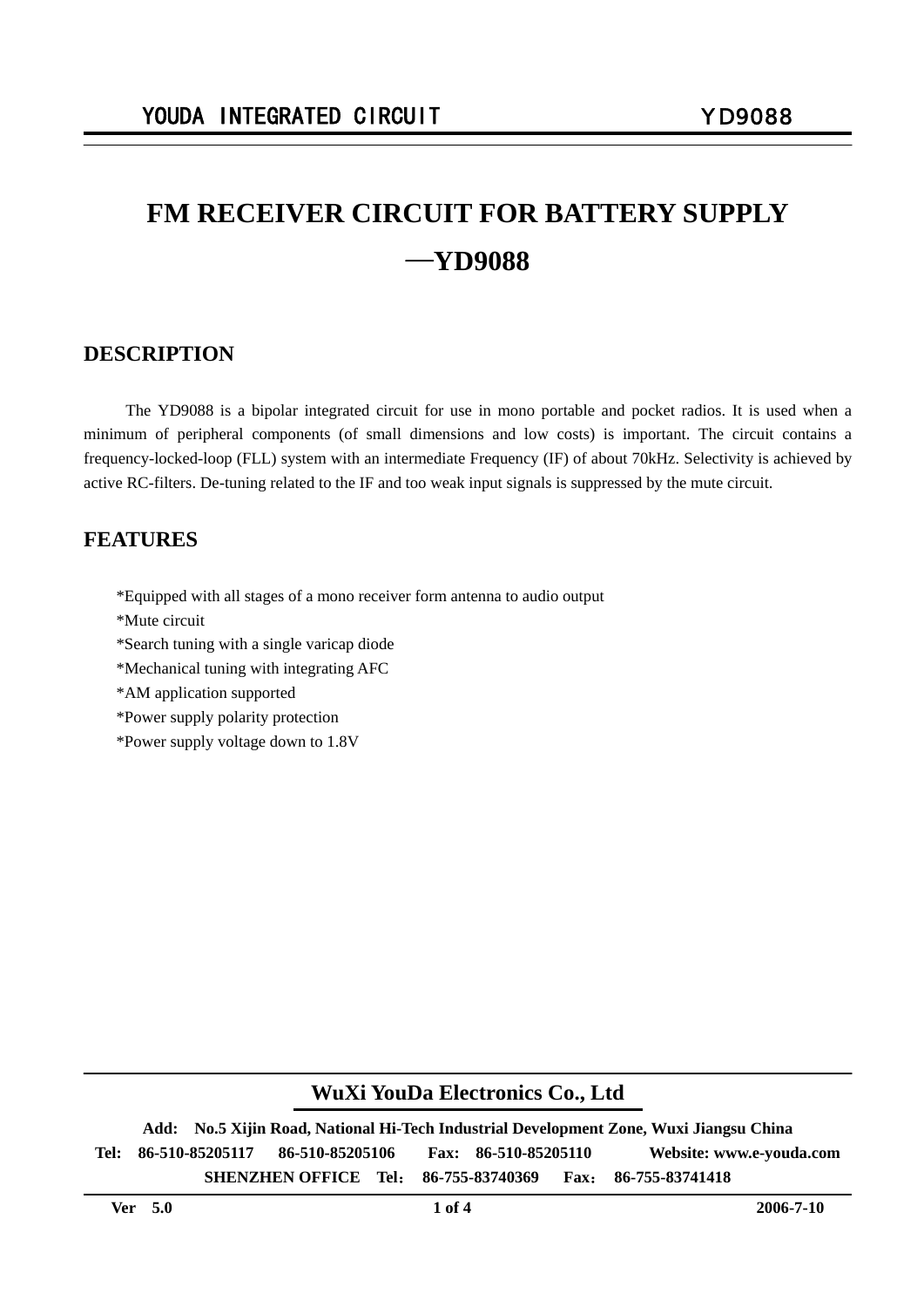# **BLOCK DIAGRAM**



### **ABSOLUTE MAXIMUM RATINGS** (Tamb=25℃)

| <b>PARAMETER</b>      | <b>SYMBOL</b> | <b>VALUE</b>    | <b>UNIT</b> |  |
|-----------------------|---------------|-----------------|-------------|--|
| Supply voltage        | Vcc.          |                 |             |  |
| Operating temperature | Topr          | $-10 \sim +70$  | °∩°         |  |
| Storage temperature   | Tstg          | $-55^\sim +150$ | °∩°         |  |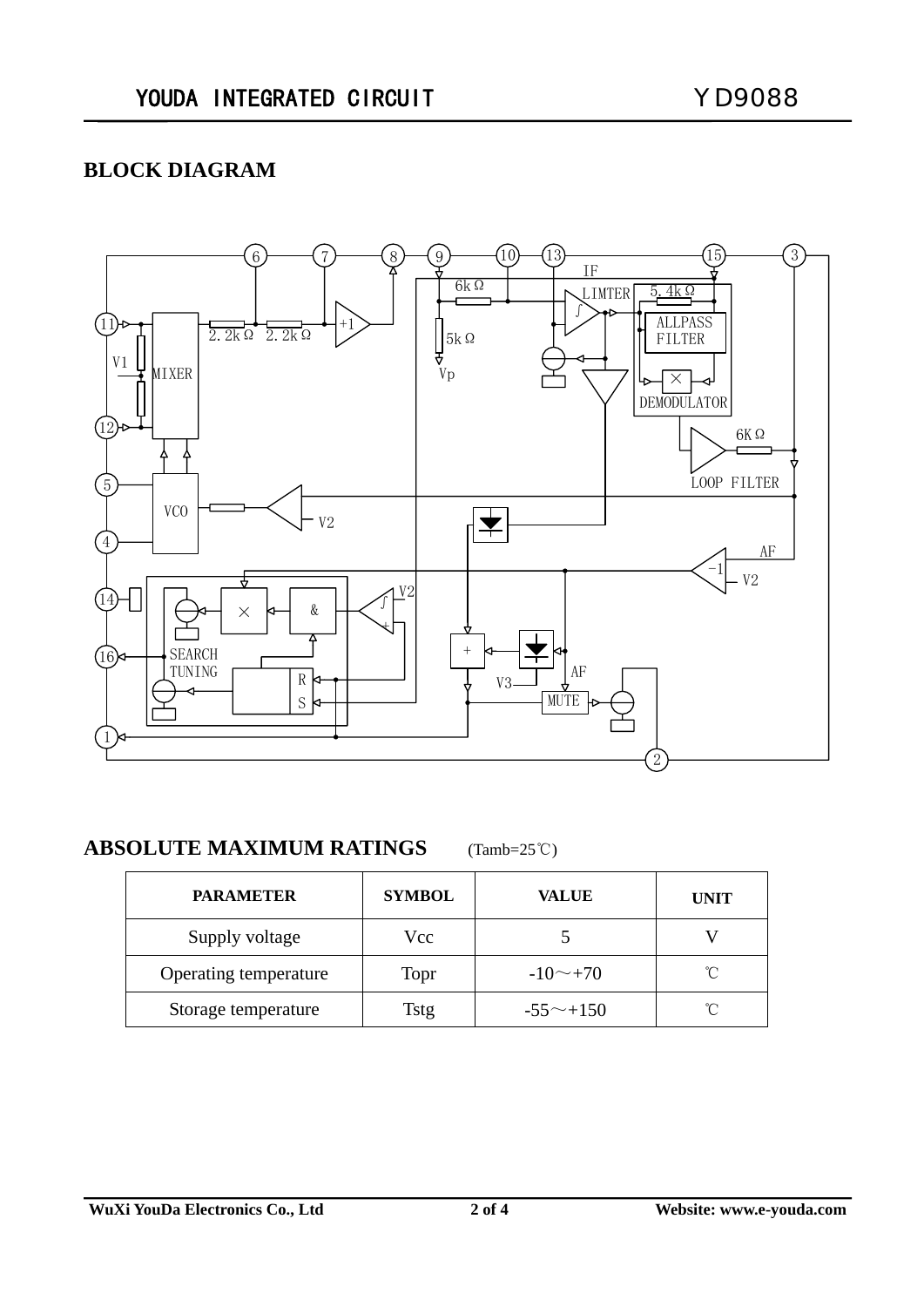# **ELECTRICAL CHARACTERISTICS** (Vcc=3V, Tamb=25℃, Unless otherwise specified)

#### **DC CHARACTERISTICS**

| <b>PARAMETER</b>                    | <b>SYMBOL</b> | <b>MIN</b> | <b>TYP</b> | <b>MAX</b> | <b>UNIT</b> |
|-------------------------------------|---------------|------------|------------|------------|-------------|
| <b>Supply Voltage</b>               | Vp            | 1.8        | 3          | 5          | V           |
| <b>Supply Current</b>               | Ip            | 4.2        | 5.2        | 6.6        | mA          |
| DC Voltage On Pin1                  | $V_1$         | 2.50       | 2.55       | 2.60       | V           |
| DC Voltage On Pin3                  | $V_3$         | 2.64       | 2.69       | 2.74       | V           |
| DC Voltage On pin6 and Pin7         | $V_{6,7}$     | 2.38       | 2.44       | 2.50       | V           |
| DC Voltage On Pin8                  | $V_8$         | 1.60       | 1.67       | 1.74       | V           |
| DC Voltage On Pin9, Pin10 and Pin13 | $V_{9,10,13}$ | 2.42       | 2.47       | 2.52       | V           |
| DC Voltage On Pin11 and Pin12       | $V_{11,12}$   | 0.91       | 0.94       | 0.98       | V           |
| DC Voltage On Pin15                 | $V_{15}$      | 2.06       | 2.12       | 2.18       | V           |
| AF Output Vurrent On Pin2           | $I_2$         | 45         | 60         | 80         | $\mu A$     |
| <b>Oscillator Vurrent On Pin5</b>   | $I_5$         | 275        | 375        | 500        | $\mu A$     |

### **AC CHARACTERISTICS**

| <b>PARAMETER</b>                                     | <b>SYMBOL</b>                           | <b>CONDITIONS</b>                                 |          | <b>MIN</b> | <b>TYP</b>        | <b>MAX</b> | <b>UNIT</b>        |  |  |
|------------------------------------------------------|-----------------------------------------|---------------------------------------------------|----------|------------|-------------------|------------|--------------------|--|--|
| Sensitivity Iinput<br>RF<br>Voltage<br>(RMS value)   | Vi(rms)                                 | $V_{oAF} = -3dB$ ,<br>$V_{oAF}=0dB$<br>at Vin=1mV | Mute off |            | 3                 | 6          | $\mu$ V            |  |  |
|                                                      |                                         |                                                   | Mute on  | 3          | 6                 | 12         |                    |  |  |
|                                                      |                                         | $(S+N)/N=26dB$                                    |          |            | 5                 | 10         | $\mu$ V            |  |  |
| <b>Signal Handing</b>                                |                                         | $\Delta$ f= $\pm$ 75kHz, THD<10%                  |          | 100        | 200               |            | mV                 |  |  |
| <b>Signal Plus</b><br>Noise-to-noiseRatio            | $(S+N)/N$                               |                                                   |          | 52         | 56                |            | dB                 |  |  |
| Signal Harmonic<br>Distortion                        | <b>THD</b>                              | $\Delta f=\pm 22.5$ kHz                           |          |            | 1                 | 1.4        | $\frac{0}{0}$      |  |  |
|                                                      |                                         | $\Delta f=\pm 75$ kHz                             |          |            | 2.4               | 3.3        | $\frac{0}{0}$      |  |  |
| AM Rejection                                         | AMR                                     | $FM:1kHz, \pm 75kHz$<br>AM:1 $kHz$ , m=0.8        |          | 47         | 52                |            | dB                 |  |  |
| RippleRejection                                      | $RR_{1000}$                             | 100mV RMS ripple on Vp,<br>$f=1kHz$               |          | 7          | 10                |            | dB                 |  |  |
| <b>Audio Output Signal</b>                           | V <sub>O</sub>                          | $R_L = 22k \Omega$                                |          | 60         | 85                | 120        | mV                 |  |  |
| Search Tuning (with BB910 and $C_{16}$ =0.1 $\mu$ F) |                                         |                                                   |          |            |                   |            |                    |  |  |
| Minimum Output<br>Voltage On Pin16                   | $V_{16}$                                | Limiting point                                    |          |            | $V_{P^-}$<br>1.85 |            | V                  |  |  |
| <b>Tuning Steepness</b>                              | $\Delta$ V/ $\Delta$ t                  | Voltage at pin16                                  |          | 95         | 210               | 420        | mV/s               |  |  |
| <b>Oscillator Steepness</b>                          | $\Delta$ fosc/ $\Delta$ t               |                                                   |          | 1.25       | 2.83              | 5.6        | MH <sub>7</sub> /S |  |  |
| <b>AFC</b> Steepness                                 | $\Delta$ I <sub>AFC</sub> / $\Delta$ V3 | Voltage at pin3                                   |          | 4.75       | 9.5               | 19         | $\upmu$ S          |  |  |